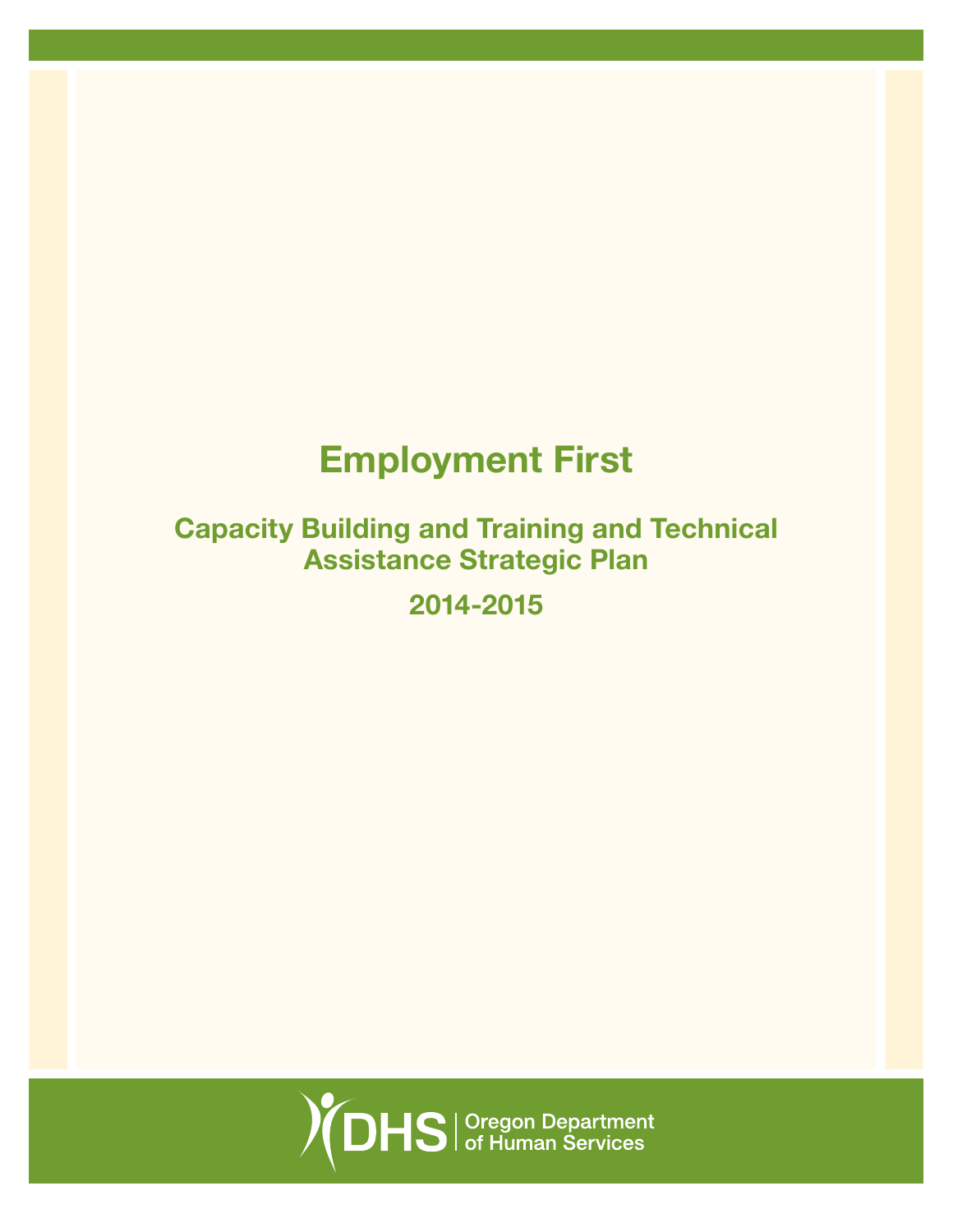# Introduction

The Oregon Department of Human Services (DHS) and the Oregon Department of Education (ODE), along with its many partners and stakeholders, strives to support the choices of individuals with intellectual and other developmental disabilities (I/DD) and their families within local communities by promoting and providing services that are personcentered, self-directed, flexible, inclusive and supportive of the discovery and development of each individual's unique gifts, talents and abilities.

On April 16, 2013, Governor Kitzhaber signed Executive Order 13-04, recognizing Oregon's Employment First Policy adopted by the Department of Human Services (DHS) in 2008. The Employment First Policy makes integrated employment the goal for all Oregonians with intellectual and developmental disabilities. It further states,

"While the state cannot guarantee a job to any Oregonian, the state can and should consistently work to continue to improve its provision of employment services to provide the best possible opportunities for success and choice for individuals receiving those services. This requires new approaches and partnerships with government, the non-profit services sector, and potential employers in the business community."

Oregon is committed to working towards enhancing employment service delivery capacity to ensure individuals with I/DD have the opportunity within their communities to live lives that are fulfilling and meaningful with the employment supports they need, including having available qualified employment providers, skilled and trained professionals, and ongoing opportunities for employment providers, case management professionals, educators, VR counselors, families and individuals to learn evidence based or promising best practices.

The Capacity Building and Training & Technical Assistance Strategic Plan out lines strategies for the 2014-2015 fiscal year that will help Oregon meet this commitment toward enhancing employment service delivery capacity, as well as the stated objectives below. This plan is not intended to include the total training and technical assistance efforts being provided by ODE and DHS. This plan will be reviewed and updated as needed, but at minimum annually.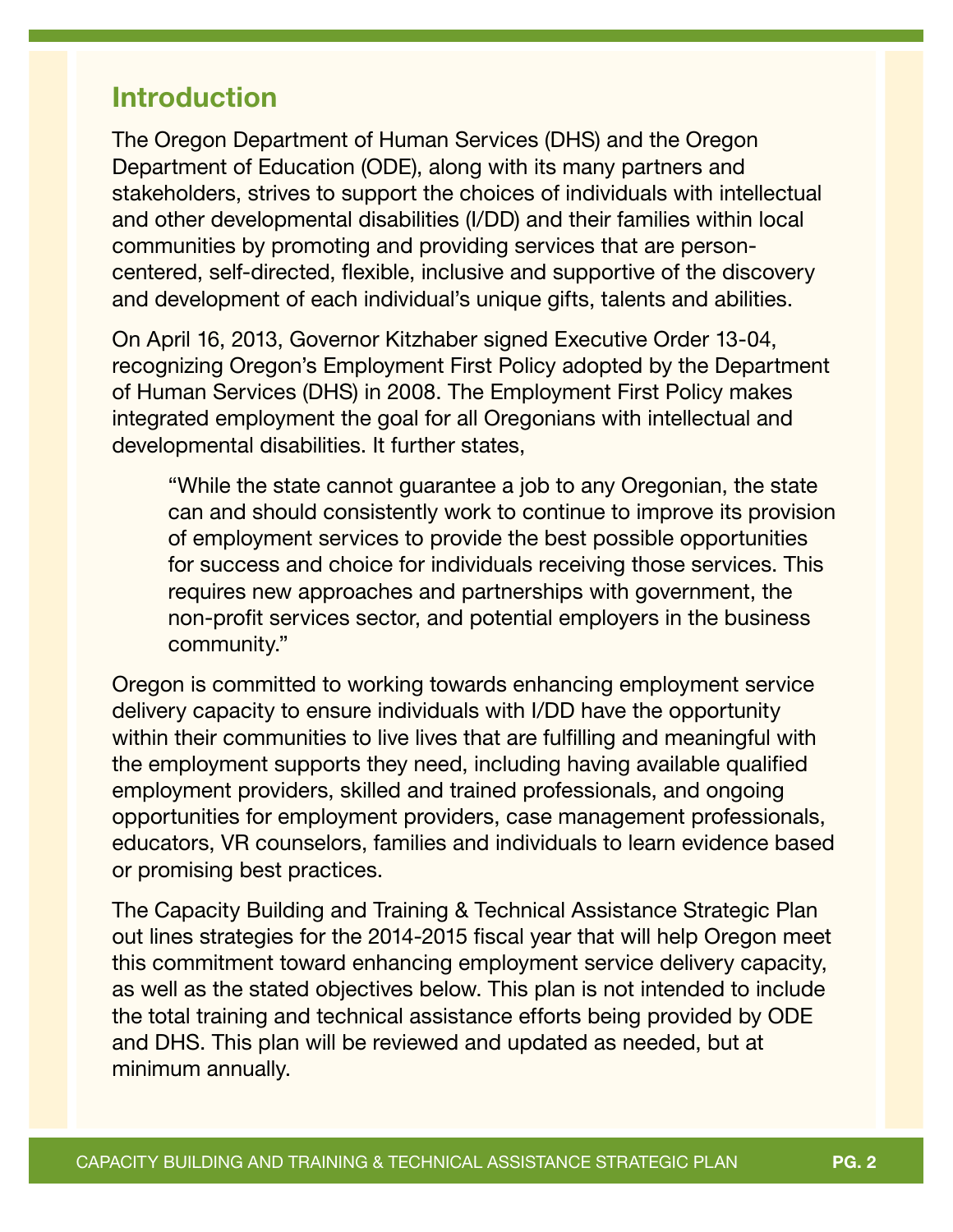# Mission:

To improve Oregon's delivery of employment services, with the goal of achieving integrated employment for individuals experiencing IDD, consistent with their abilities and choices.

To improve Oregon's employment services through innovation, best practices, and increased capacity, with the outcome of achieving integrated employment services for all individuals experiencing intellectual and developmental disabilities (IDD).

# Purpose/Objective:

### Per Section VI(6) of the Executive Order 13-04, Training Requires:

By January 1, 2014, ODDS and OVRS will establish competencies for the provision of Employment Services, and will adopt and implement competency-based training standards for career development plans, job creation, job development, job coaching, and coordination of those services.

By July 1, 2016, ODDS and OVRS will purchase Employment Services for people with I/DD only from agencies or individual providers that are licensed, certified, credentialed or otherwise qualified as required by Oregon Administrative Rule. Such requirements for the provision of Employment Services will be competency-based and may include, as applicable, such national credentialing programs as the APSE Certified Employment Support Professional exam or a substantial equivalent.

### Per Section VIII (8) of the Executive Order 13-04, Provider Capacity:

State agencies will make good faith efforts, within available budgetary resources, to ensure that there are a sufficient number of qualified employment providers to deliver the services and supports necessary for individuals in the ODDS/OVRS Target Population to receive Employment Services consistent with the terms of this Order.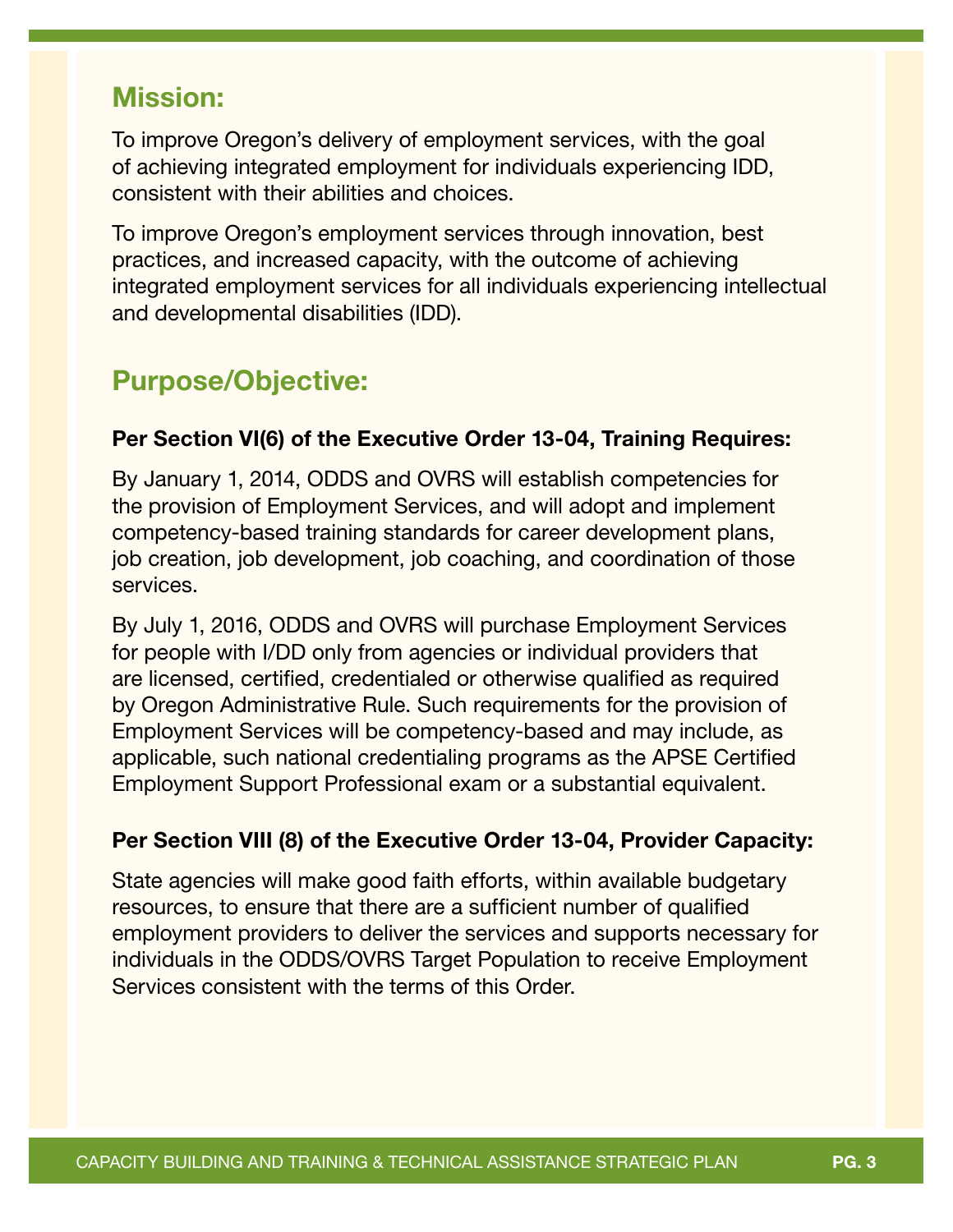### Per Section IX (9) of the Executive Order 13-04, STATE AGENCY ACTIONS

By January 1, 2014, DHS will support new or existing technical assistance provider(s) or use other available training resources to provide leadership, training and technical assistance to employment providers and to provider, county, support services brokerage, and vocational rehabilitation staff to support the performance of this Order.

#### Acronyms:

"Brokerages" means Support Services Brokerages

"CDDP" means Community Developmental Disability Program

"I/DD" means individual with intellectual or developmental disabilities.

"ODDS" means the office of Developmental Disabilities Services under the Department of human Services.

"ODE" means the Oregon Department of Education

"PA" means Personal Agent who works for a Support Services Brokerage.

"SC" means Service Coordinator who works for a Community Developmental Disability Program.

"VR" means the Oregon Vocational Rehabilitation Services Program (also referred to as OVRS)

# Capacity Building

Capacity Building is an integral strategy to meeting and exceeding the goals set forth in Executive Order 13-04, but more importantly, is necessary to provide sufficient resources, a range of employment service choices, and employment opportunities across the State of Oregon in frontier, rural and urban communities that can meet the diverse needs and goals of individuals experiencing I/DD. It should be noted that capacity building includes both increasing the number of available resources, as well as enhancing professional standards and overall professional skill capacity of the employment service resources.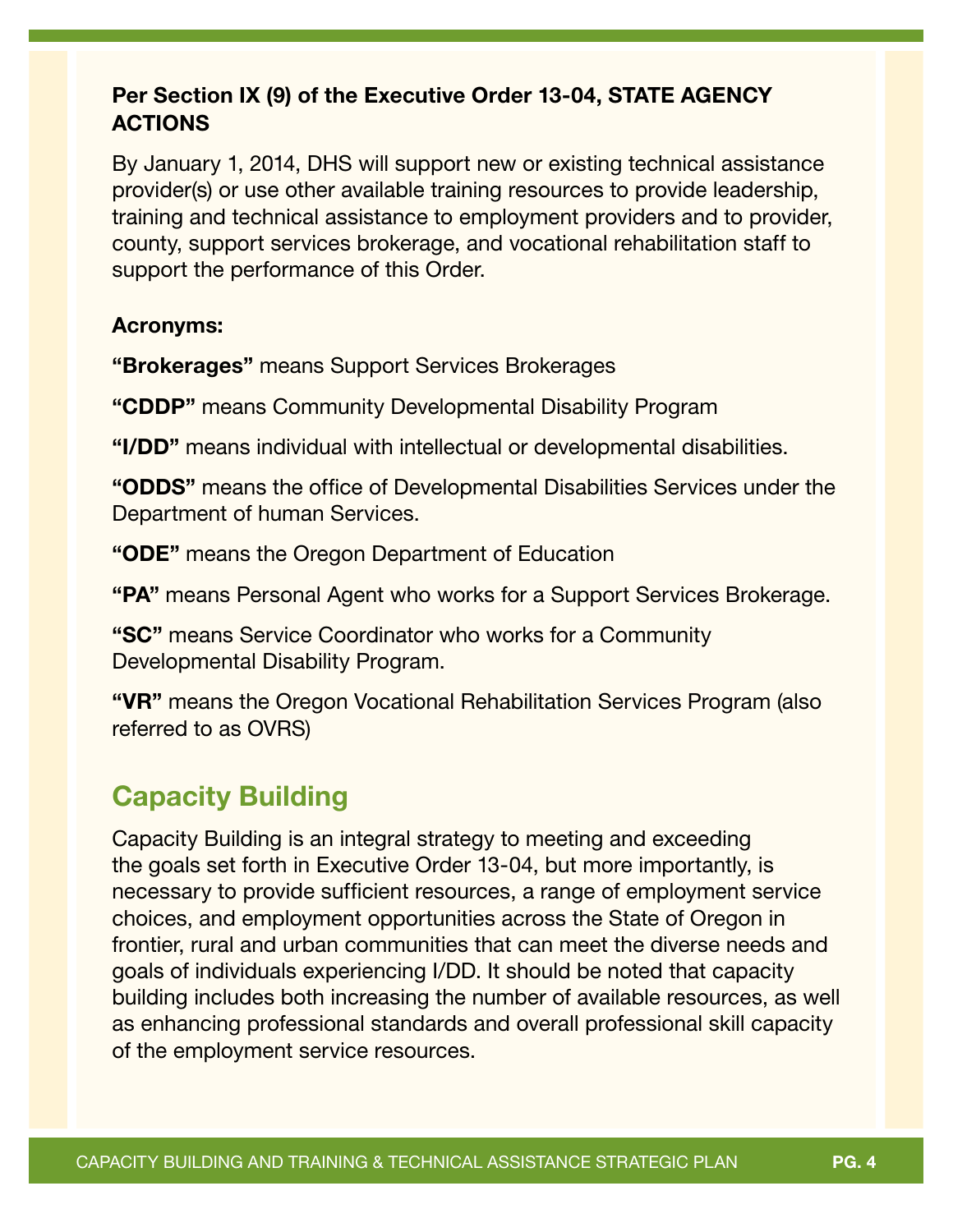The intent of this section is to identify initial strategies for capacity building that will become a foundation for DHS and ODE to build upon in the future.

#### Target Audience:

- 1) Employment Professionals (includes provider organizations and independent contractors)
	- a. Discovery providers
	- b. Job Developers
	- c. Job Coaches (including PSW Job Coaches)
- 2) Case management professionals (includes Service Coordinators, Personal Agents, and VR Counselors)
- 3) Employers and Business Community
- 4) Community partner agencies
- 5) Transition Network Facilitators

#### Strategies:

#### I. Identify common qualification standards for employment professionals

It is priority of the DHS to ensure qualified and skilled employment professionals are available to provide employment support for individuals with IDD throughout the ODDS and VR service system. To meet this objective, and in accordance with the Executive Order 13-04, ODDS and VR must establish both competency based training standards for employment professionals as well as evidence based or best practice credentialing standards.

a. *Core Competency Standards* – As per the Executive Order 13- 04, ODDS and VR must establish competencies for the provision of Employment Services, and adopt and implement competencybased training standards for career development plans, discovery, job creation, job development, job coaching, and coordination of those services. This includes competency standards for employment professionals (i.e., job coach, discovery provider, job developer) and case management entities such as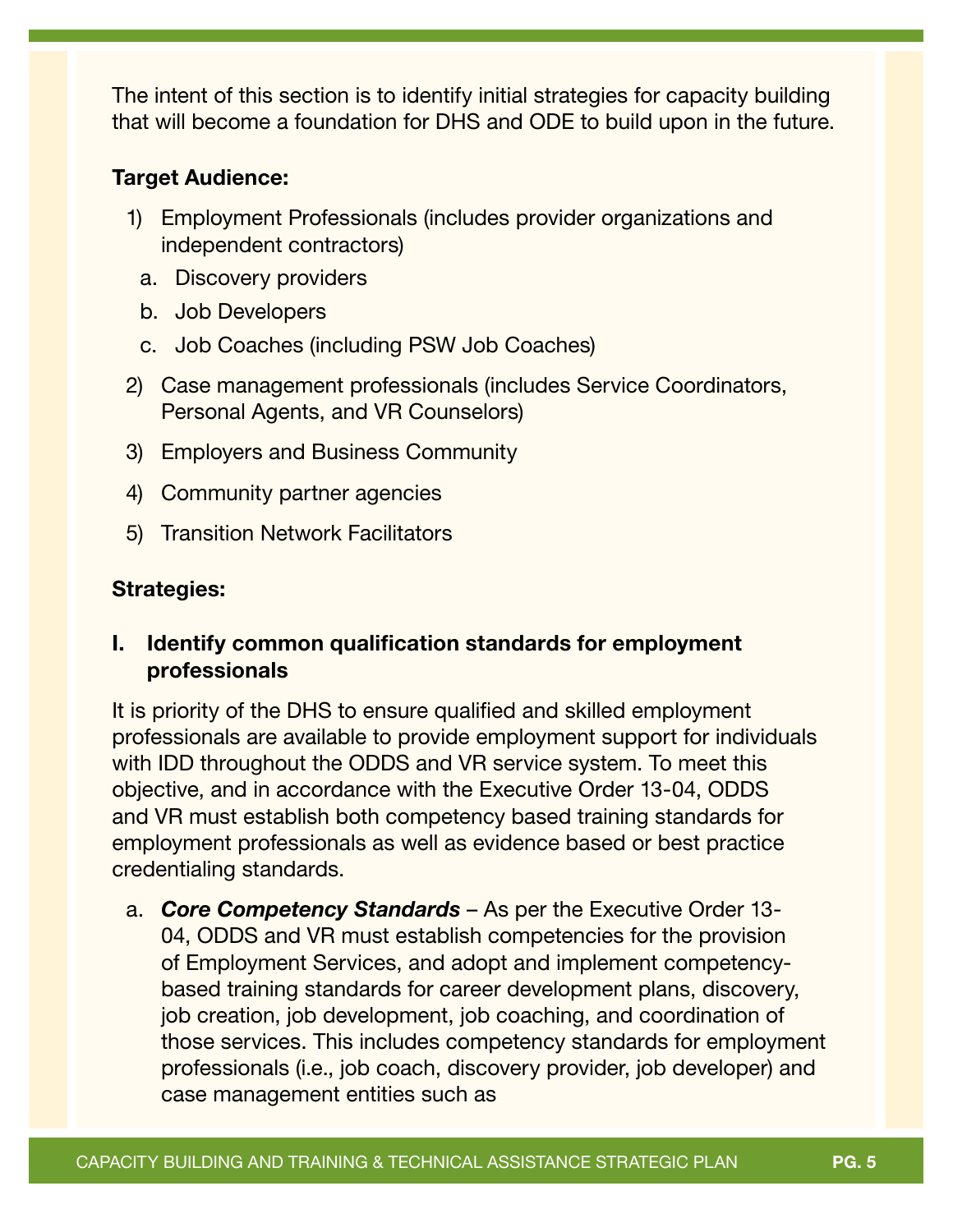*Active Strategies:* (1) Core competencies for employment professionals were adopted by DHS January 1, 2014. These core competencies reflect widely recognized employment professional competencies taught to in national credentialing programs like Association of People Supporting Employment First (APSE), Institute for Community Inclusion (ICI), Virginia Common Wealth University (VCU), Highline Community College Employment Program, Association of Community Rehabilitation Educators (ACRE)

b. *Credential Standards* – By July 1, 2016, ODDS and VR will purchase Employment Services for people with I/DD only from agencies or individual providers that are licensed, certified, credentialed or otherwise qualified as required by Oregon Administrative Rule. Such requirements for the provision of Employment Services must be competency-based and may include, as applicable, such national credentialing programs as the APSE Certified Employment Support Professional exam or a substantial equivalent.

*Proposed Strategies:* Training and Technical Assistance Work stream to recommend to Employment First Steering Committee nationally recognized credentialing standards and requirements by January 1, 2015, to permit employment providers sufficient time to meet standards by July 1, 2016.

### II. Identify innovative strategies to increase the capacity of the community based employment support service delivery system for individuals with IDD

a. *Provider Transformation* – Oregon has several provider organizations that currently only or primarily provide Employment Path Facility services. These provider organizations include sheltered workshops, where individuals are receiving employment services in a facility and may receive compensation for employment activities, but do not have access to non disabled individuals, health benefits, or other social benefits that may be otherwise available to individuals in an individualized integrated employment setting.

Oregon seeks to provide opportunities and support to assist provider agencies who wish to transform their existing business model of sheltered workshop to a community based employment service provider model.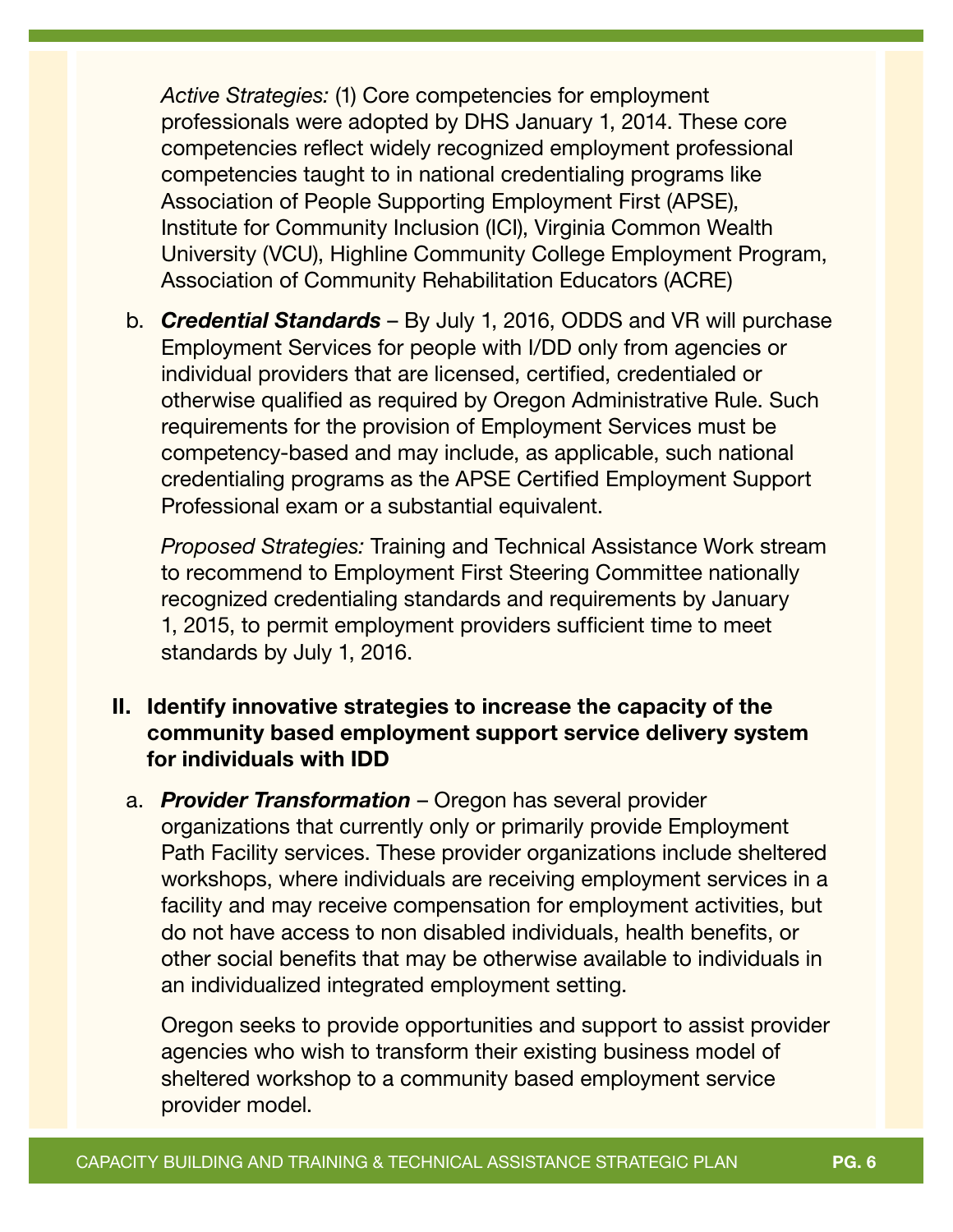*Proposed Innovative Strategy:* DHS has identified the innovative strategy of sponsoring a \$6.75 million Request for Proposal to assist over the course of two years, a total of thirty (30) DHS Developmental Disability certified employment provider agencies to transform from sheltered workshops to community employment provider agencies. This project will engage one or more training and technical assistance entities with expertise in organizational change, supporting individuals with IDD, and demonstrated successful experience in the area of community based employment services.

The RFP was posted publicly in August 2014, with tentative anticipation of awards being made no later than Dec. 1, 2014.

b. *Expanding an Employment Provider's Existing Capacity* – Oregon has employment provider agencies with a varying range of capacity to support individuals experiencing IDD in community based employment services. DHS has an interest in assisting existing employment provider organizations in expanding their service capacity to support more individuals with IDD in individualized integrated employment.

*Proposed Innovative Strategy:* DHS provides grants to provider organizations interested in expanding their community based employment services, with particular preference given to providers willing and interested in developing in the frontier or rural communities of Oregon.

c. *Building New Provider Capacity* – Although Oregon has a number of employment provider agencies, DHS believes there is value in enhancing the number of employment providers across Oregon in order to better ensure individuals with IDD needing community based employment supports will have availability of employment service providers, as well as opportunity to choose from multiple employment service providers within his/her community. Specifically, expanding the employment provider service capacity in the frontier and rural areas of Oregon is a priority.

*Proposed Innovative Strategy:* (1) DHS provides grants to encourage out of state employment service provider organizations to develop in Oregon, or encourages new start ups for provider organizations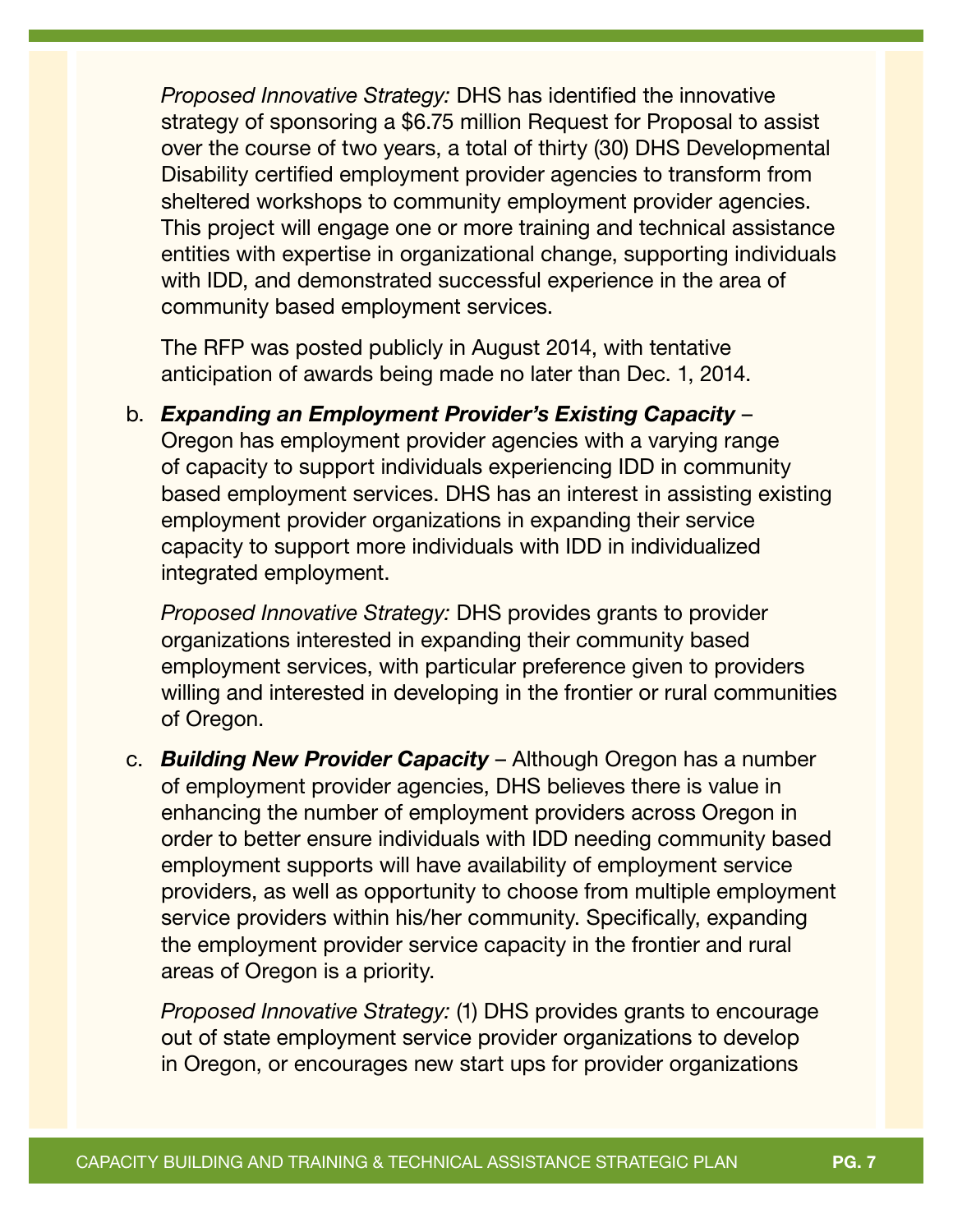or Independent Contractors, with particular preference given to providers willing and interested in developing in the frontier or rural communities of Oregon. (2) DHS pays for training and credentialing costs associated with meeting the Oregon employment provider qualification standards for both ODDS and VR. (3) DHS provides

d. *Frontier and Rural Capacity Development* – Provider capacity in the frontier and rural communities across Oregon, such as Eastern Oregon and the Coastal communities, is extremely limited to non existent. It is a priority of DHS and ODE to increase the number of employment service providers in these communities to ensure availability and choice for individuals with IDD needing employment supports to obtain or maintain integrated employment. Additional common barriers to having sufficient qualified employment provider capacity includes limited transportation resources for individuals seeking employment services; travel distance between communities; generally smaller pool of educated professionals in the community; and limited access to training.

*Proposed Innovative Strategies*: (1) Provide priority or extra points to employment providers who express interest and willingness to expand into frontier and rural communities. (2) Provide travel stipends or training scholarships to employment professionals to facilitate attendance to trainings. (3) Identify training and technical assistance provider(s) willing to work in targeted areas to develop and build capacity. (4) Create a rural community building and training task force to identify and recommend training and capacity building strategies for frontier and rural community. (5) Consider a modification of qualification standards for employment professionals of Discovery, Job Development and Job Coaching in frontier and rural areas.

#### III. Build local community capacity to support employment first.

a. *Local Community Capacity* – DHS and ODE recognize that it takes a lot of local collaboration between key agencies, local businesses, families, employment service providers and the individual to help maximize an individual's success in achieving his/her employment outcomes. DHS and ODE wish to support innovative strategies that will support and promote local collaborations and capacity building within the community to better meet individuals' employment needs.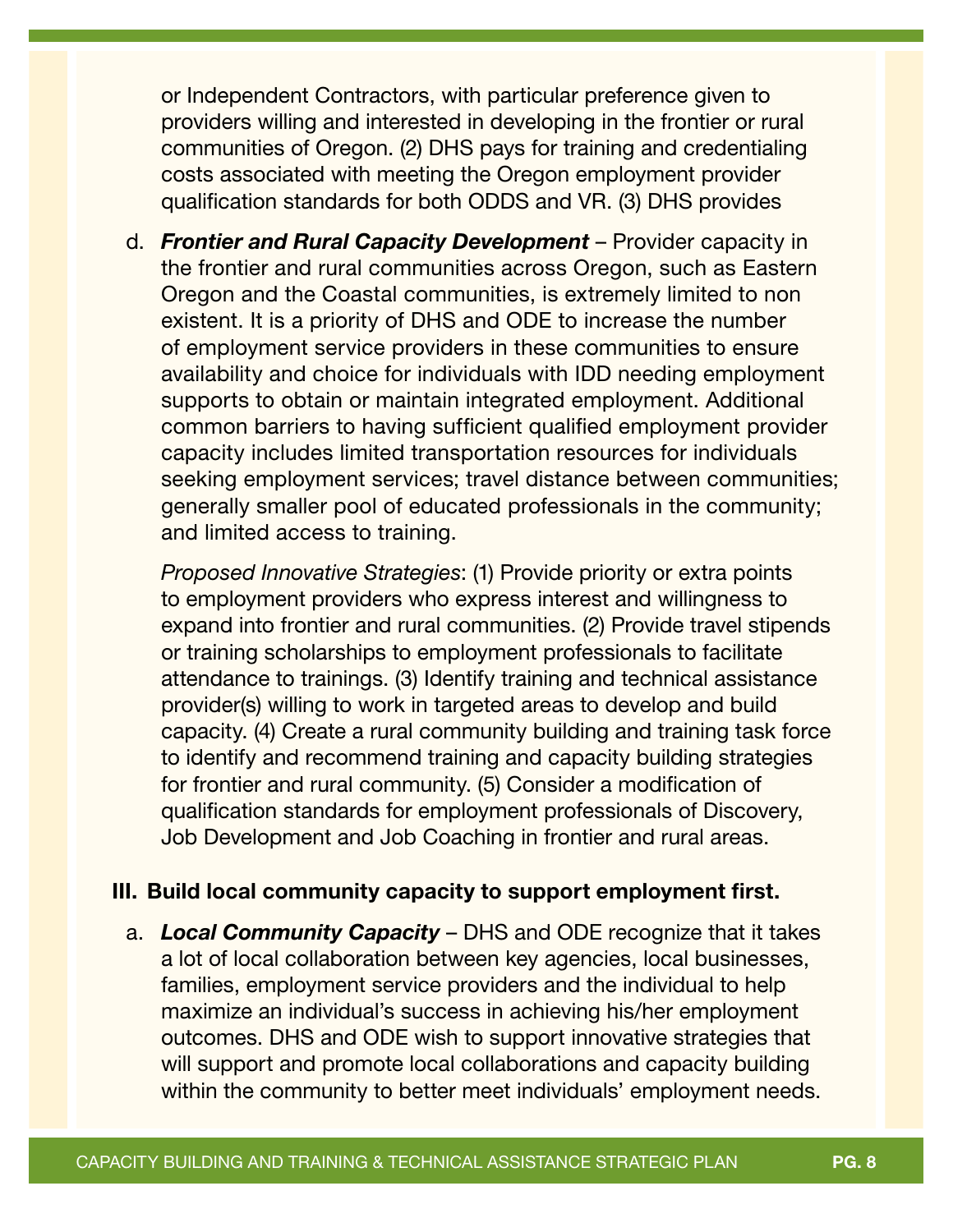*Active and Proposed Innovative Strategies:* (1) Local Employment First Teams- DHS currently funds technical assistance support through Washington Initiative for Supported Employment (WISE) for 12 local Employment First teams across the state to build local leadership in the area of Employment First.

b. *Mentorship* – As capacity expands within local communities throughout the state as well as amongst employment service providers, DHS and ODE values the importance of sharing and exchanging innovative ideas; having a forum to discuss identified best practices, local challenges and solutions; and a forum for providing brief training and technical assistance information in an efficient way to multiple providers or local communities.

*Proposed Innovative Strategy:* (1) Facilitate or contract with a training and technical assistance entity to facilitate virtual Community of Practice forums for such groups as employment providers, case management, EF teams, VR Counselors; and Transition Network Educators. (2) Create and Support a Provider Organization Leadership Mentoring network matching recognized employment provider leaders and new employment providers who could benefit from mentoring. (3) Create and support Peer to Peer Mentoring program for selfadvocates seeking individual integrated employment.

c. *Cultivate Local Subject Matter Experts (SME's)* – DHS and ODE value the importance of supporting and cultivating local talent and expertise. Being able to access local SME's aligns with Oregon's value of supporting local businesses. Additionally, using local SME's can have more credibility and be more effective when the SME has a fundamental understanding of Oregon's Administrative Rules, regulations, service system, and community needs, challenges, and strengths.

Proposed Innovative Strategies: (1) Create an Employment Provider Leadership institute where employment professionals who have been identified as leaders or rising leaders in a particular subject area such as Discovery, Customized Employment, Job Coaching techniques, etc.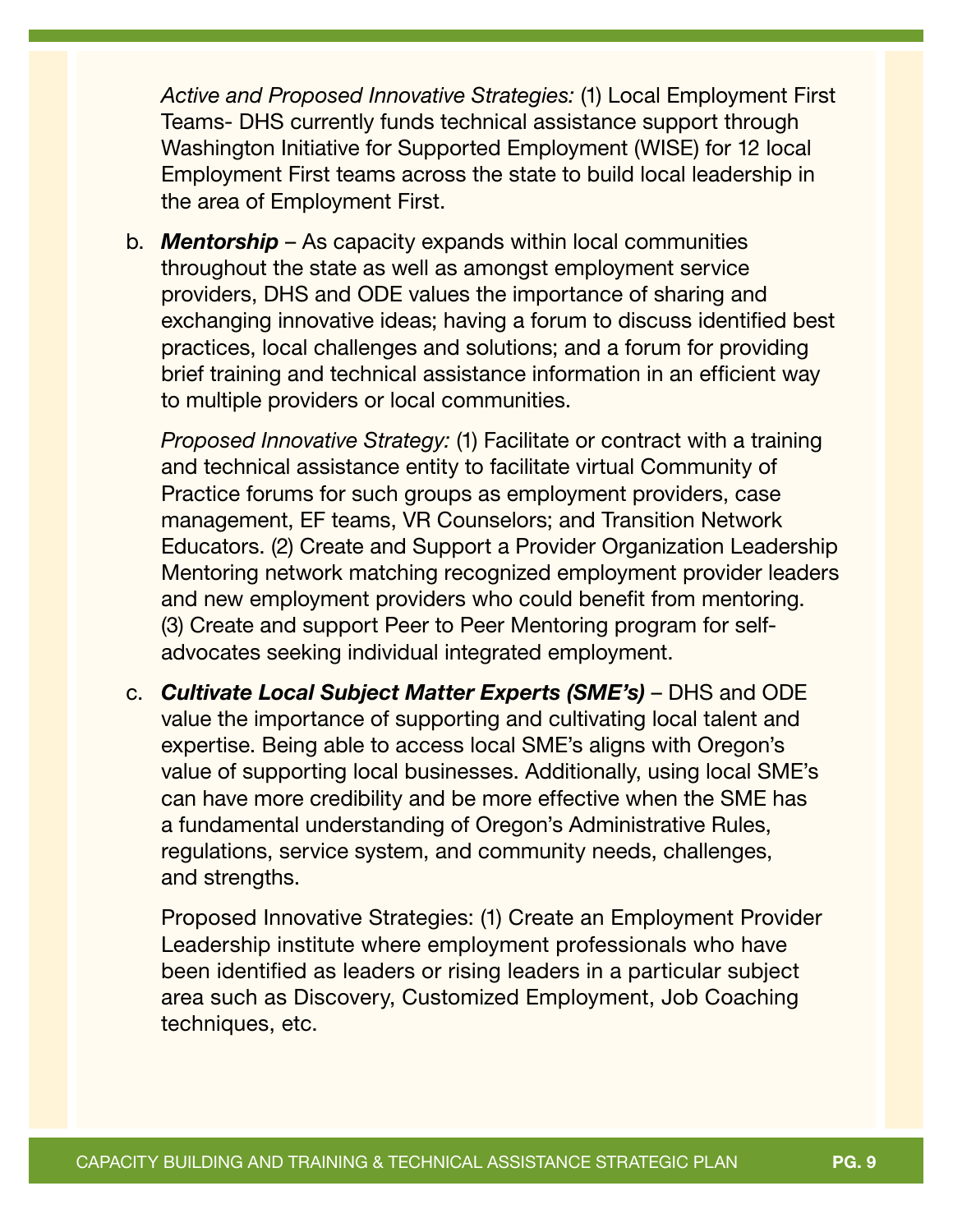#### IV. Increase the employment services system's capacity to meet the needs of transition aged students exiting secondary education.

a. *Seamless Transition for Transition Aged individuals* – In accordance with the Executive Order 13-04 and the Memorandum of Understanding on Transitions Students with Disabilities to the Workforce between ODDS, ODE, VR, and OCDD (2013), it is a priority of DHS and ODE to align policies and practices across agencies, including streamlining when and where possible; improve local cross agency collaborations; improve post secondary outcomes of transitioned aged students with IDD, including increasing the number of transition aged students who are able to experience a seamless transition from school to individual integrated employment or post secondary education plan as a path to employment; and better strategies for early parent and student engagement.

*Active and Proposed Innovative Strategies:* (1) Employment First Seamless Transition Pilots- DHS with funding support from the U.S. Department of Labor, Office of Employment Disability Policy (ODEP) has been sponsoring four Employment First Seamless Transition Pilots (EFSTP) since September 2013. Sites include: Washington County, Multnomah County, Umatilla County, and Clackamas County. The EFSTP's provides opportunity to pilot an evidence based Seamless Transition model at the local community level to identify how this model or components of it may be taken to statewide scale; identify strategies or best practices for local interagency collaborations specific to transition aged students; and identify strengths, needs and barriers in existing state policy and practices that may be impeding or facilitating the seamless transition process.

b. *Internships and Summer Youth Experiences* – Research indicates that students who have an opportunity to engage in an internship or summer work experience prior to exiting school are much more likely to seek and maintain competitive integrated employment shortly after exiting high school.

*Proposed Innovative Strategies:* (1) Coordinate with local Work Incentive Network Boards to identify summer work experience opportunities and funding support for individuals with more significant disabilities, including I/DD. (2) Establish statewide summer youth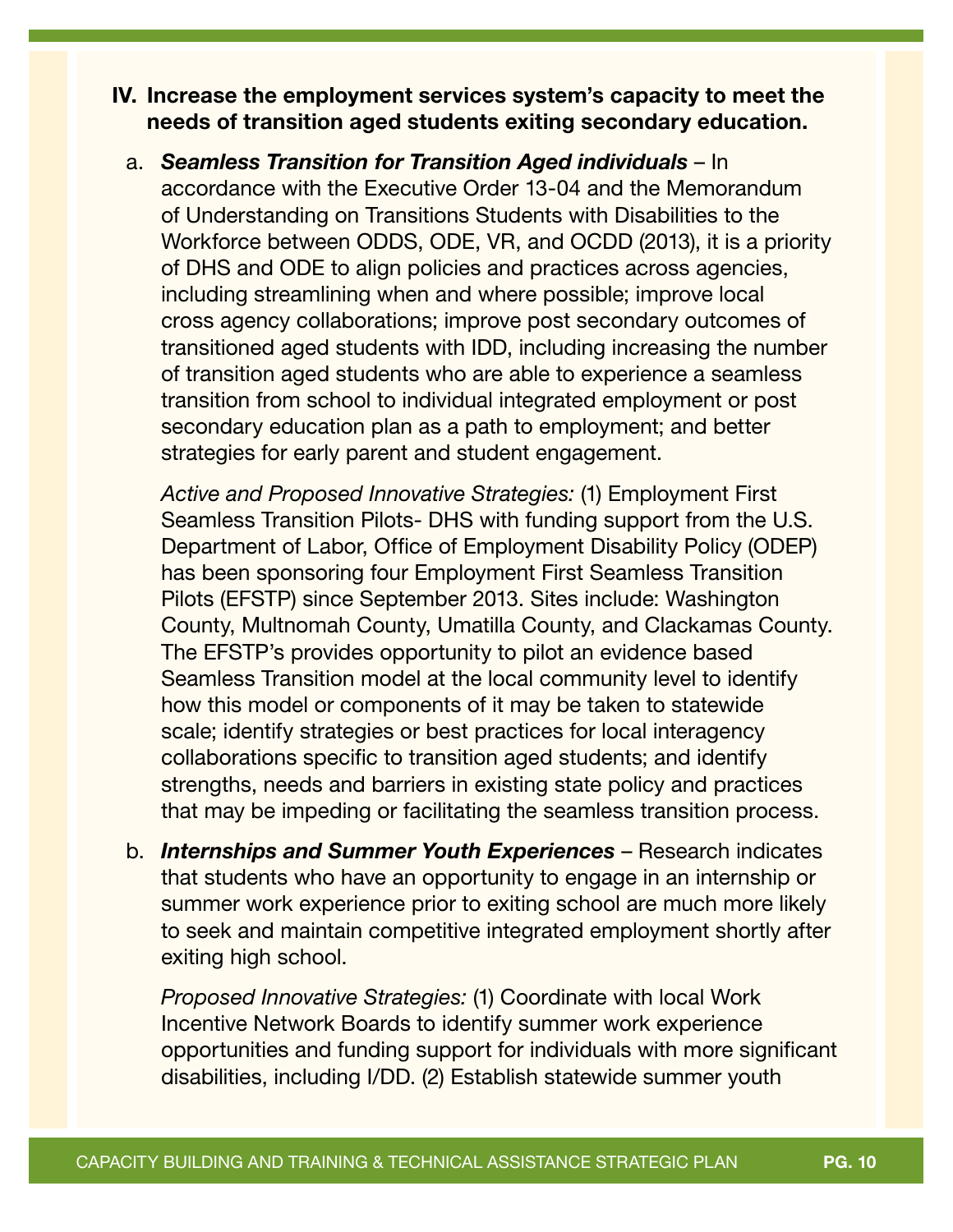experience standards, procedures and forms for local communities and teams to implement. (3) Create a student internship model for employers to adopt.

### V. Develop and expand supported employment emerging or best practices

a. *Self-Employment* – National data suggests individuals with IDD are selecting self-employment as a preferred career path for integrated individualized employment. DHS acknowledges that there are different and specific skills required of employment professionals to support individuals in self-employment, including but not limited to helping the individual develop their business plan, strategize around taxes, identifying how to secure business loan, and developing a marketing plan. DHS prioritizes the need to increase the capacity of qualified employment professionals who can meet the support needs of individuals with IDD who choose self-employment as a career path.

*Proposed Innovative Strategies:* (1) Clarify and solidify partnership with VR around self-employment expertise. If an individual is eligible for VR services, s/he can identify self-employment as an employment goal for their Individual Employment Plan (IPE). (2) Contract with a Subject Matter Expert entity who can provide technical assistance with VR and ODDS to enhance the expertise of local employment professionals using best practices and evidence based practices in self-employment.

# Training & Technical Assistance

DHS and ODE value professional development and the need to ensure professionals and stakeholders have ongoing opportunities to develop skills, learn about current evidence or best practices, and learn about current employment policies and procedures. Additionally, it is a priority of DHS and ODE to provide training and technical assistance to enhance the knowledge and skills of consumers, families, and other community partners to be able to navigate the employment service system. As one considers the training and technical assistance needs, the identified strategies take into consideration maximizing collaborative approach across agency partners and stakeholder, and the unique challenges in rural verses urban communities.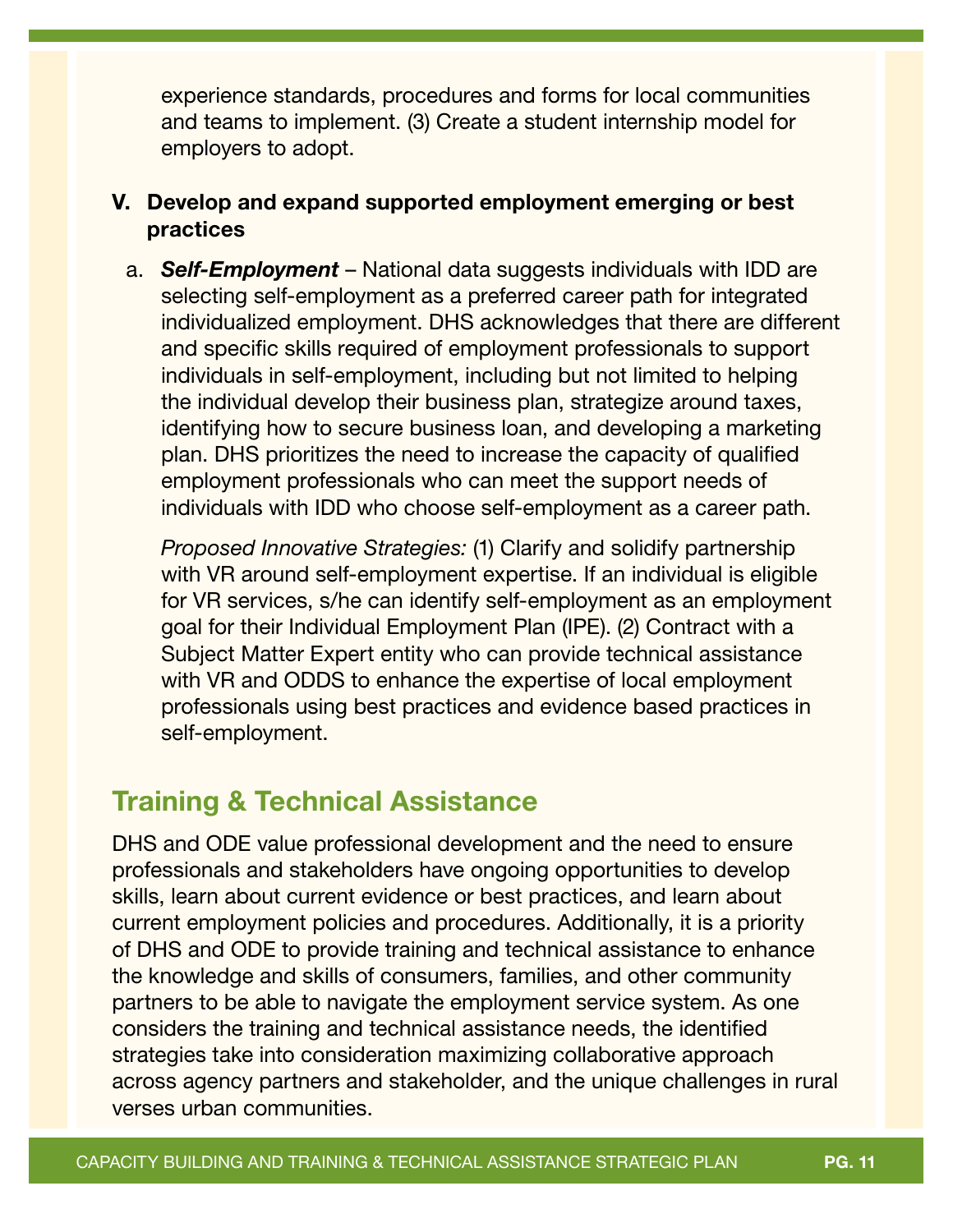#### Target Audience:

- 1) Self -Advocates
- 2) Families and Guardians
- 3) CDDP Managers and Services Coordinators
- 4) Brokerage Executive Directors & Personal Agents
- 5) VR Counselors
- 6) YTP Counselors/Educators
- 7) Special Education Directors and Teachers
- 8) Transition Network Coordinators
- 9) Employment Professionals (includes provider organizations and independent contractors)
	- a. Discovery providers
	- b. Job Developers
	- c. Job Coaches (including PSW Job Coaches)
- 10) Facility based Employment Provider Organizations
- 11) Residential Providers
- 12) PSW's Supporting individuals in home or community
- 13) Employers and Business Community
- 14) Community partner agencies

#### Objectives:

I. Provide Training and Technical Assistance resources to help employment service providers meet established core competency standards and ODDS/VR credentialing standards, with the goal of increasing the number of employment service providers as well as employment service provider skills and capacity to achieve individualized integrated employment outcomes for individuals with I/DD.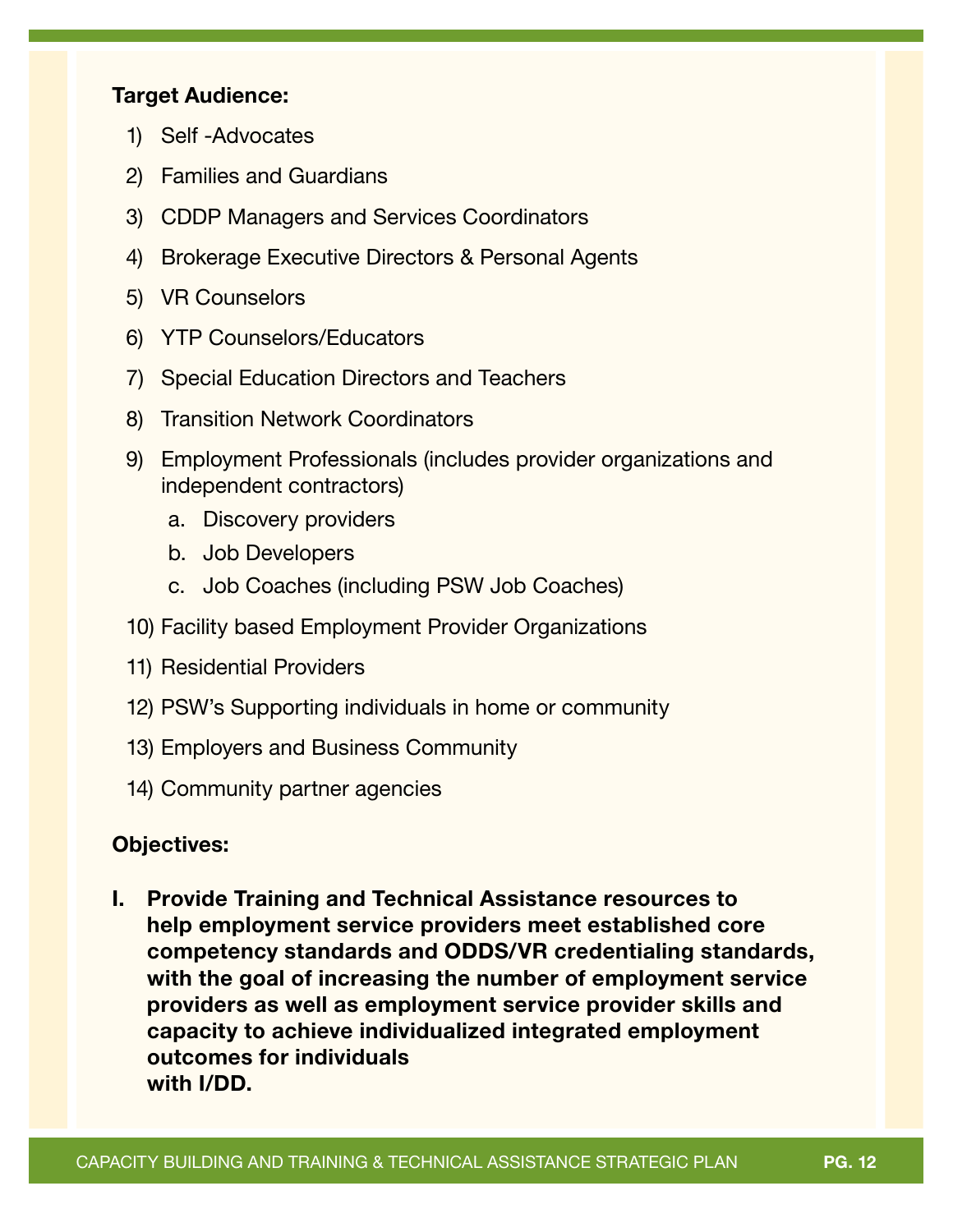II. Improve Case Management (SC/PA, VR Counselor, Educator) skills and competencies to assist and support individuals with I/DD in achieving integrated individualized employment goals/outcomes.

### III. Increase Self-Advocate and Parent engagement

#### Strategies:

#### I. Support and promote collaborative approaches to training

In an effort to further support and strengthen state and local level cross agency collaboration and learning, DHS and ODE value and prioritize collaborative approaches to training. Additionally, a collaborative approach promotes fiscal stewardship of public funds, and reduces the fiscal impact on stakeholders, families, and individuals who will benefit from trainings.

*Proposed Innovative Strategies* – (1) DHS, ODE will collaborate to identify and provide opportunities for cross agency training. This will include engaging other state and local agency partners and stakeholders such as provider associations, Work Force Incentive Network, local CDDPs/ Brokerages, local school districts, to assist with trainings. Suggested opportunities for cross agency collaboration include:

- a. Meet at the Mountain in Spring 2015
- b. Employment First Conference in Spring 2015
- c. Annual Conference for Oregon Special Education Administrators 2014 & 2015
- d. Annual Services Coordinator/Personal Agent Conference Summer 2015
- e. Annual Youth Transition Program Conference Summer 2015

(2) Establish Community of Practices for providers, case managers, selfadvocates, etc.

### II. Identify innovative strategies to meet Frontier and Rural training needs

It is a priority of DHS and ODE to ensure access to training and technical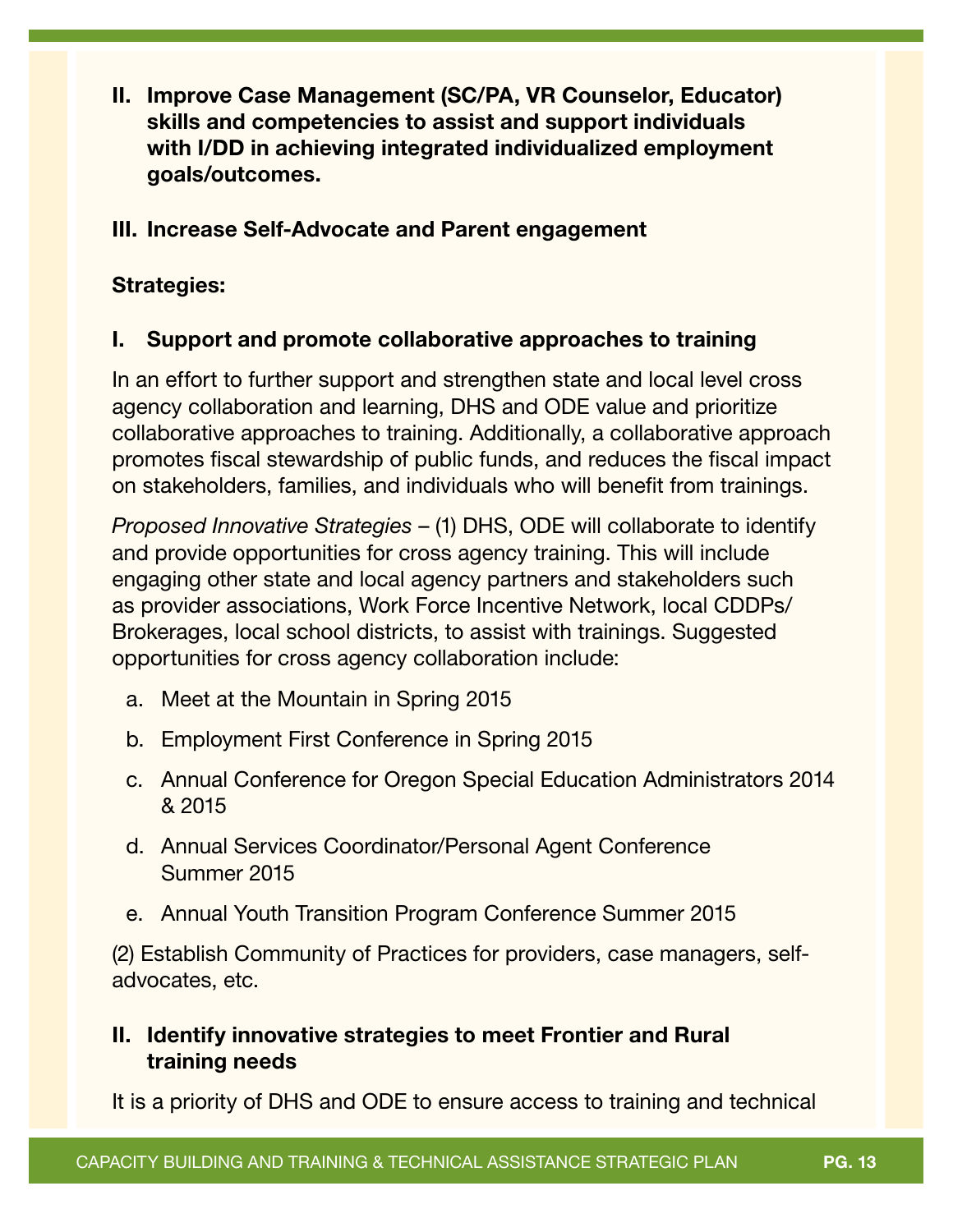assistance resources in all geographic areas of the state, including frontier and rural communities.

Training in frontier and rural communities across Oregon face significant challenges for employment professionals, case management professionals, VR counselors, educators, stakeholders, families and individuals trying to access training. In frontier and rural areas across Oregon, there is limited access to trainings that will help professionals meet the minimum training requirements for professionals and obtain or maintain qualifications. Trainings are most frequently provided in more populated metropolitan areas such as Portland, Salem, Eugene, Medford, Bend and Pendleton. Additionally, families and individuals with IDD do not often have the opportunities to ever attend a training that may help inform them about best practices, new policies, or services. Travel, time and lodging to training can therefore be a significant hardship on professionals, their respective agencies, and on families or individuals. In addition to the hardship and limited access to training, there is rarely the technical assistance resources and expertise available in local communities to help with local capacity building and training.

*Proposed Innovative Strategies:* (1) Create a rural community building task force to identify and recommend capacity building and training strategies for frontier and rural community. (2) Conduct training using the collaborative agency training approach in order to maximize resources and minimize need for travel to trainings.

#### III. Sponsor employment service Core Competency training for:

- a. Employment Professionals, including PSW Job Coaches
- b. SC/PA's
- c. VR Counselors
- d. Transition Network Facilitators and educators (as applicable)

As per the Executive Order, the above named professionals must meet core competency established standards for the provision of employment services. The cost to meet new core competency standards may be a significant burden for individual providers, provider organizations and local government or not for profit agencies.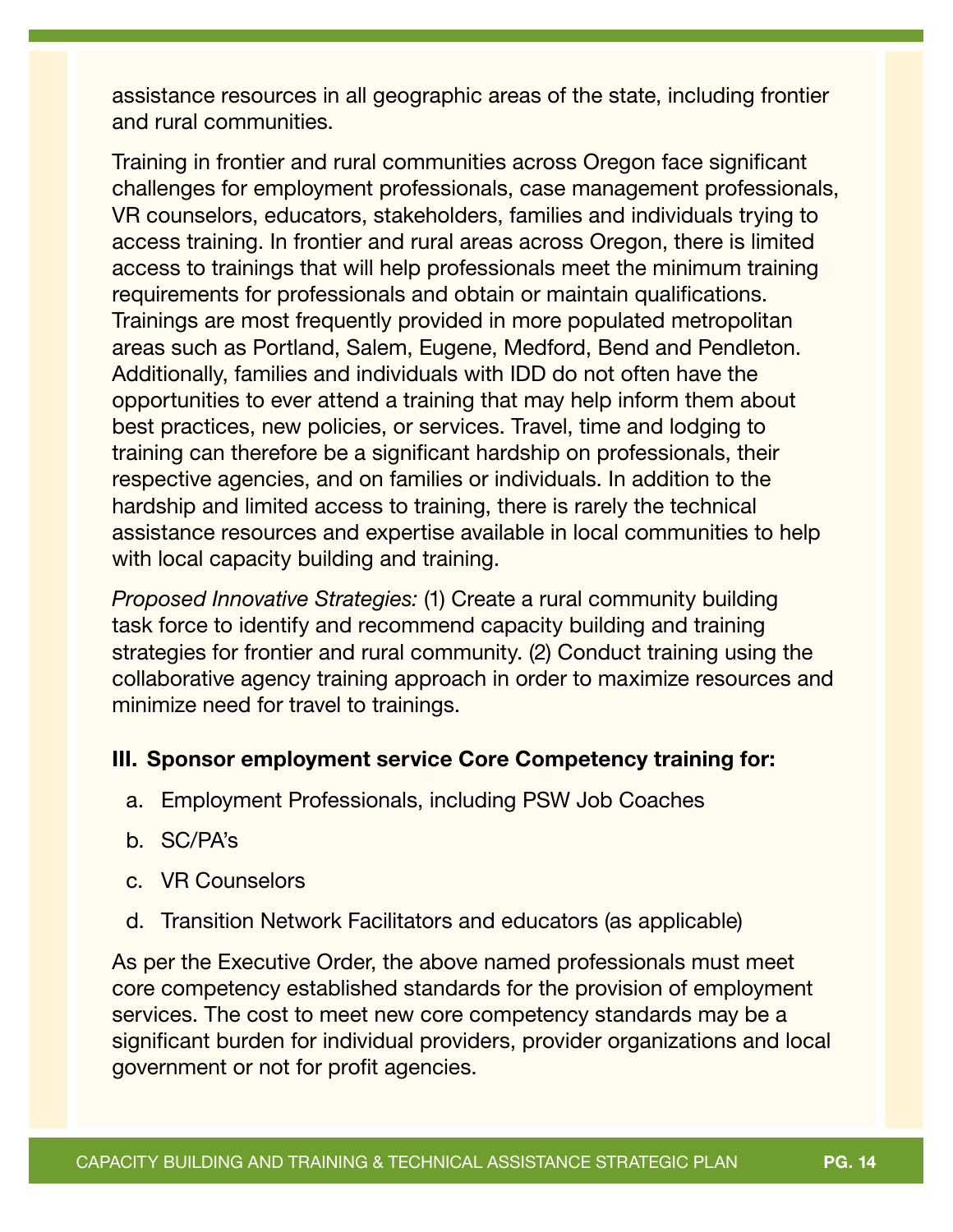*Proposed Innovative Strategies:* To help offset the burden of expenses for providers, DHS and ODE will engage different strategies to limit cost associated with obtaining core competencies. Strategies will include (1) contracting with one or more training and TA entities to develop On-Demand training modules, and conduct trainings at low or no cost to participants; (2) DHS/ODE may conduct trainings (when able) itself to help professionals meet the core comp. established standards through such venues as the Educator Institute, Regional Trainings, and planned conferences.

### IV. Sponsor training to meet state adopted credentialing standards, including resource list

- a. Discovery/Career Exploration
- b. Job Development
- c. Job Coaching

As per the Executive Order, the above named professionals must meet established certification or credentialing standards for the provision of employment services. The cost to meet new credentialing standards may be a significant burden for individual providers, provider organizations.

*Proposed Strategies:* To help offset the burden of expenses for providers, DHS will contract with one or more training and TA entities to conduct trainings toward helping providers meet core competencies and credentialing standards. (2) DHS will seek innovative strategies to help defray the cost of the actual credential exam(s), such as grants and scholarships.

V. Provide training and technical assistance to support new, innovative, emerging or determined evidence based/best practices in employment service supports including but not limited to Career Development Planning, Discovery, Supported-Self Employment, Internships/Summer Youth Experiences, benefits planning, application and use of technology in employment.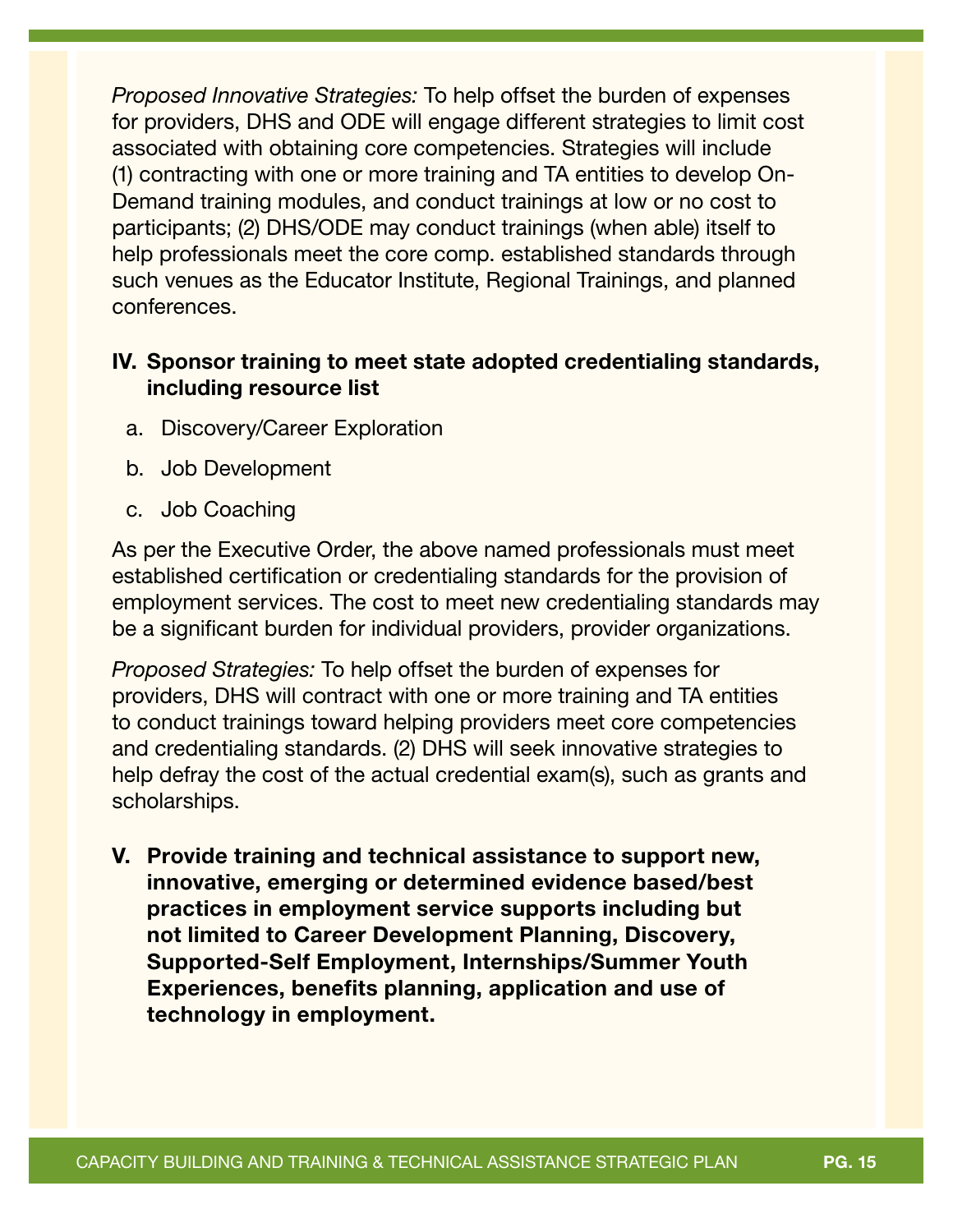The field of supported employment is evolving. New practices are emerging to enhance the skills and service options to support individuals to seek, obtain, and maintain integrated individualized employment. It is important to provide or make available training and technical support for employment providers, case management professionals, families and self advocates so they are competent in and can capably implement or apply current evidence based, best or emerging practices.

*Proposed Innovative Strategies:* (1) contract with a training and technical assistance entity to provide current state of the art training and TA. (2) Where possible establish a train the trainer model where local SME's could be developed and support the capacity building efforts.

### VI. Consider innovative training strategies to engage selfadvocates and families toward a goal of individualized integrated employment.

Self-advocates and families want and need to understand the Employment First initiative. Furthermore, they need to better understand their role and responsibilities in identifying and meeting their individualized integrated employment goals. However, given the multiple demands on families, and barriers for both self advocates and families to get to trainings, it is necessary to consider innovative approaches to training that will be most effective and meaningful.

*Proposed Innovative Strategies:* (1) Contract with FACT to provide parent training and information; (2) Coordinate with the Oregon Council on Developmental Disabilities and the family to family networks to establish family mentoring relationships; (3) contract with Oregon Self Advocate Coalition (OSAC) to create self-advocate mentoring program; (4) provide family and self advocate tracks at statewide conferences; (5) provide financial support through grants or scholarships for families and self advocates to attend trainings.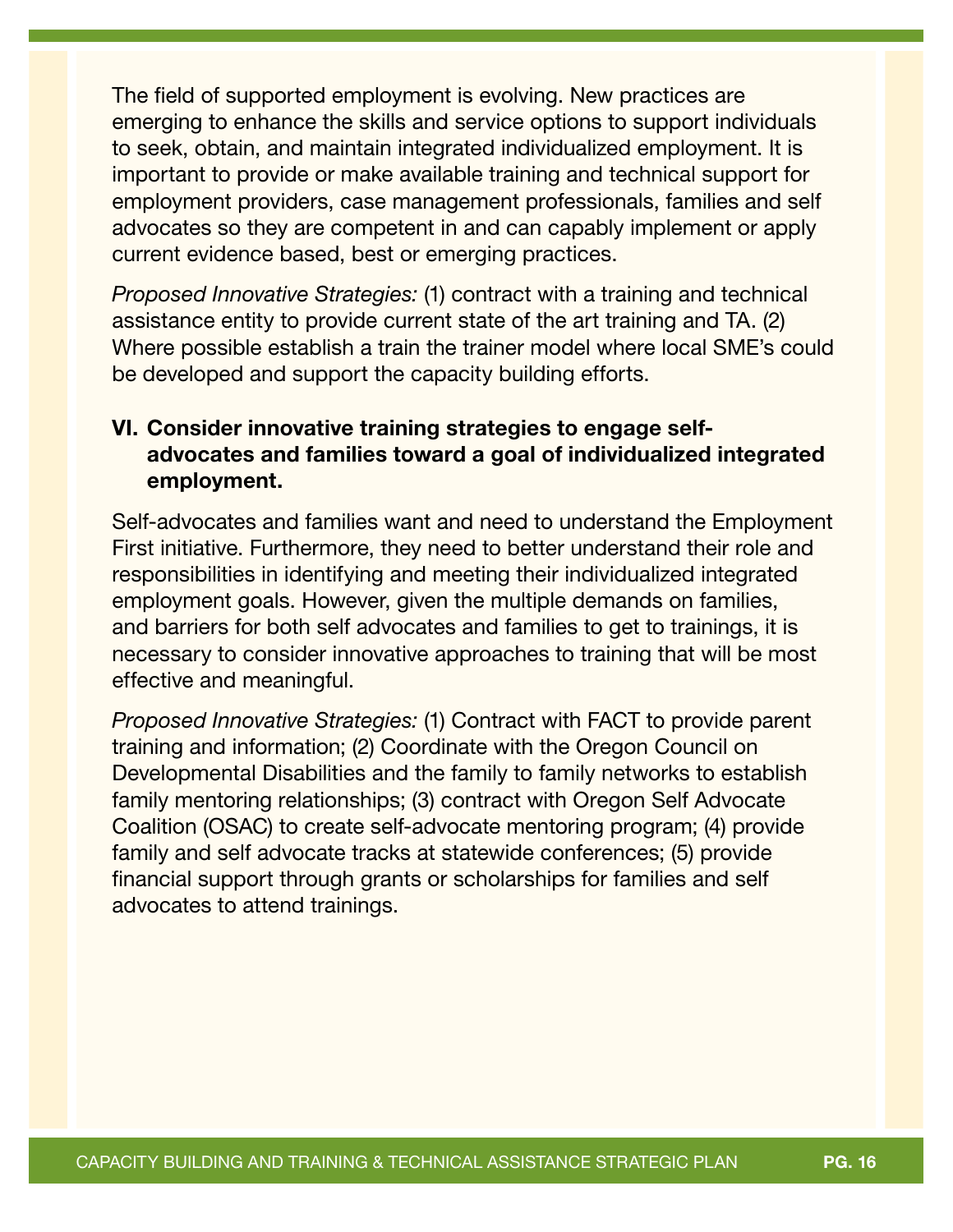# Training and TA BUDGET

The Training and Technical Assistance Workstream has \$500,000 (General Fund) available to meet the above objectives and implement strategies for the remainder 2013-2015 biennium.

| <b>Training and TA Priorities</b>                                                                                                                                                                                   | <b>General</b><br><b>Funds</b> | <b>Fed Funds</b> | <b>Total</b><br><b>Funds</b> |
|---------------------------------------------------------------------------------------------------------------------------------------------------------------------------------------------------------------------|--------------------------------|------------------|------------------------------|
| <b>Employment Service</b><br>L.<br><b>Provider Capacity</b><br><b>Building</b><br>1. Core Competencies<br>2. Credentialing<br>3. Start-up and expansion                                                             | \$300,000                      | \$300,000        | \$600,000                    |
| <b>II. Case Management</b><br>and Field Professionals<br>(VR, SC/PA, and<br><b>Educators) Training</b><br>1. Employment Core<br>Competencies<br>2. Career Development<br>Planning<br>3. Informed Choice<br>4. Other | \$100,000                      | \$100,000        | \$200,000                    |
| <b>III. Self Advocate &amp; Family</b><br><b>Engagement</b><br>1. training<br>2. peer to peer and family<br>mentoring                                                                                               | \$25,000                       | \$25,000         | \$50,000                     |
| <b>IV. Innovations</b><br>1. Leadership mentoring<br>2. Community of Practices<br>3. Local SME development<br>4. Frontier and Rural<br>development                                                                  | \$75,000                       | \$75,000         | \$150,000                    |
| <b>TOTAL</b>                                                                                                                                                                                                        | \$500,000                      | \$500,000        | \$1,000,000                  |